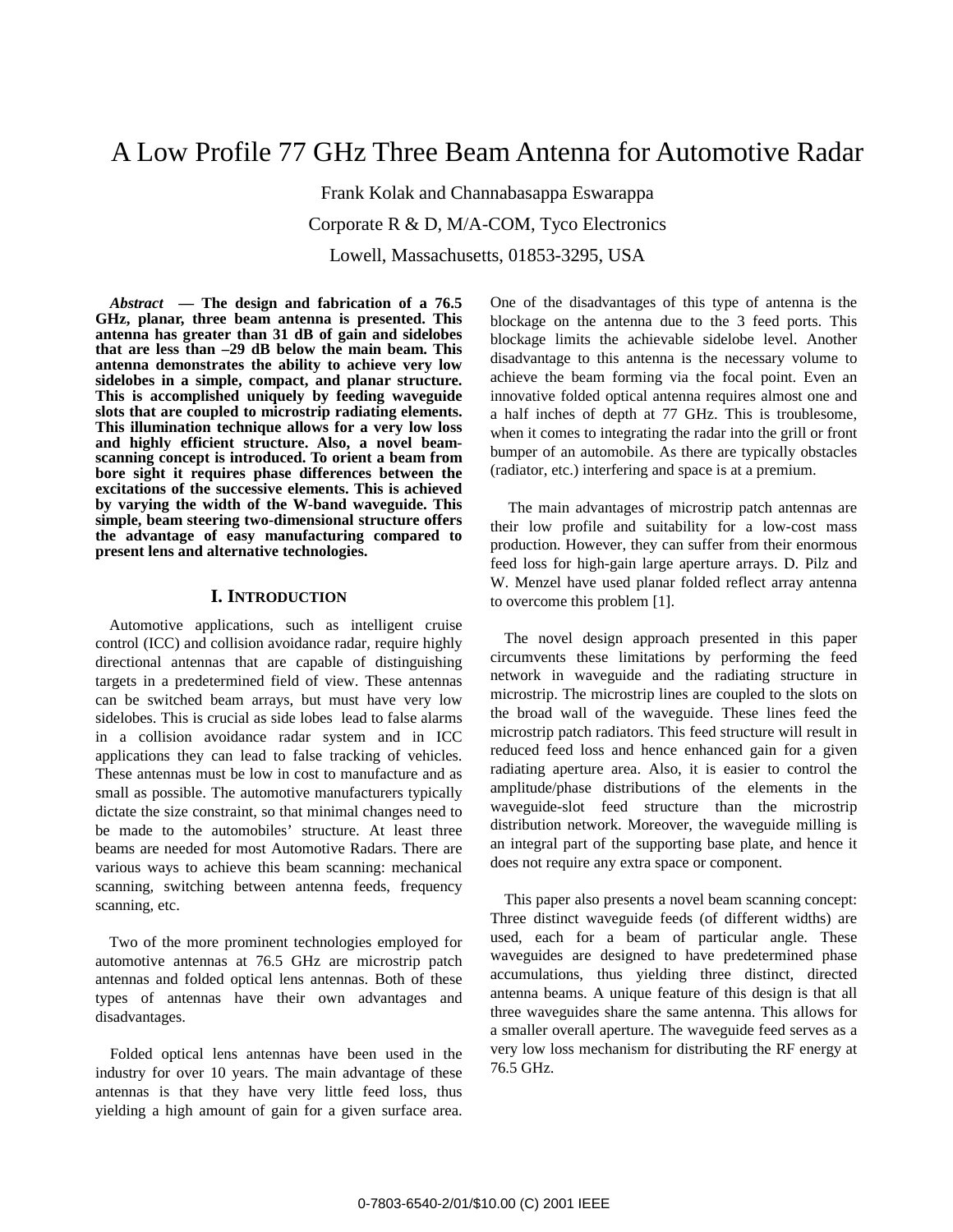Proper implementation of the illumination function is key to the success of this project. To design these illumination functions, three-dimensional analysis is required. Modeling tools such as Momentum, IE3D and HFSS have been used in modeling these feed networks and antenna arrays.

# **II. ANTENNA TOPOLOGY AND DESIGN METHODOLOGY**

The antenna is constructed in two parts. The first part is a plate that serves as a supporting structure and feed network. The feed network consists of three waveguides. The second part is the microstrip antenna board that is fabricated on Taconics TLY-5 material. It is etched on both sides. The slots are etched on the bottom side which serves as the top wall of each of the waveguides. It is conductively adhered to the plate. The slots then transition the energy to the microstrip feed structure on the top side where the power is radiated by patch elements. The design of the feed networks and microstrip arrays is described below.

#### **A. Waveguide-Slot-Microstrip Feed Design**

The microstrip patch radiators are fed via transmission lines each connected through the slots along the rectangular waveguide. A WR10 waveguide is used for the boresight beam. In this case, the slots are placed a halfwavelength (in the waveguide) apart. Alternate displacement of the slots along the center axis of the waveguide gives another 180 degrees phase shift between the slots, resulting in a zero degree phase shift required between the excitation amplitudes for the beam normal to the waveguide axis. This "resonant" slot design has a short circuit placed a quarter wavelength away from the center of the last slot. To accomplish +/- 3.5 degrees beam scanning, two waveguides that have slightly different widths than the WR10 are used. These widths are chosen to achieve the extra phase accumulation along the slots for the beam scanning. For example, to steer the beam  $+3.5$ degrees, each element that is fed in series lags the other by 16 degrees. For scanned beams, the "traveling" wave design is used to design the slots.

A Dolph-Chebyshev excitation amplitude distribution is chosen along the slots to achieve low side lobe levels. 28 elements or slots are chosen. The waveguide-slotmicrostrip feed geometry is shown in the Figure (1). The input power to the waveguide is distributed among the slot-coupled microstrip lines in accordance with the excitation amplitudes of the Dolph-Chebyshev distribution



Fig.1: Slots in a rectangular waveguide coupled to microstrip lines







Fig.3: Single Waveguide-Slot-Microstrip Transition

Microstrip Ports: P1, P2; Waveguide Port: P3

function. This is done by designing slots such that they provide the proportionate conductances in the waveguide.

Figure 2 shows an equivalent circuit model of a microstrip coupled, slotted, waveguide feed. The broadside-coupled waveguide slots are represented by shunt elements: the radiation conductance G and the susceptance jB. Several papers deal with modeling of waveguide slots radiating into free space. But the fact that the slots are coupled to the microstrip lines (rather radiating into free space) complicates modeling. In the case of a resonant array for a broadside beam, since all the slots are 360 degrees apart, the equivalent input impedance of the waveguide is the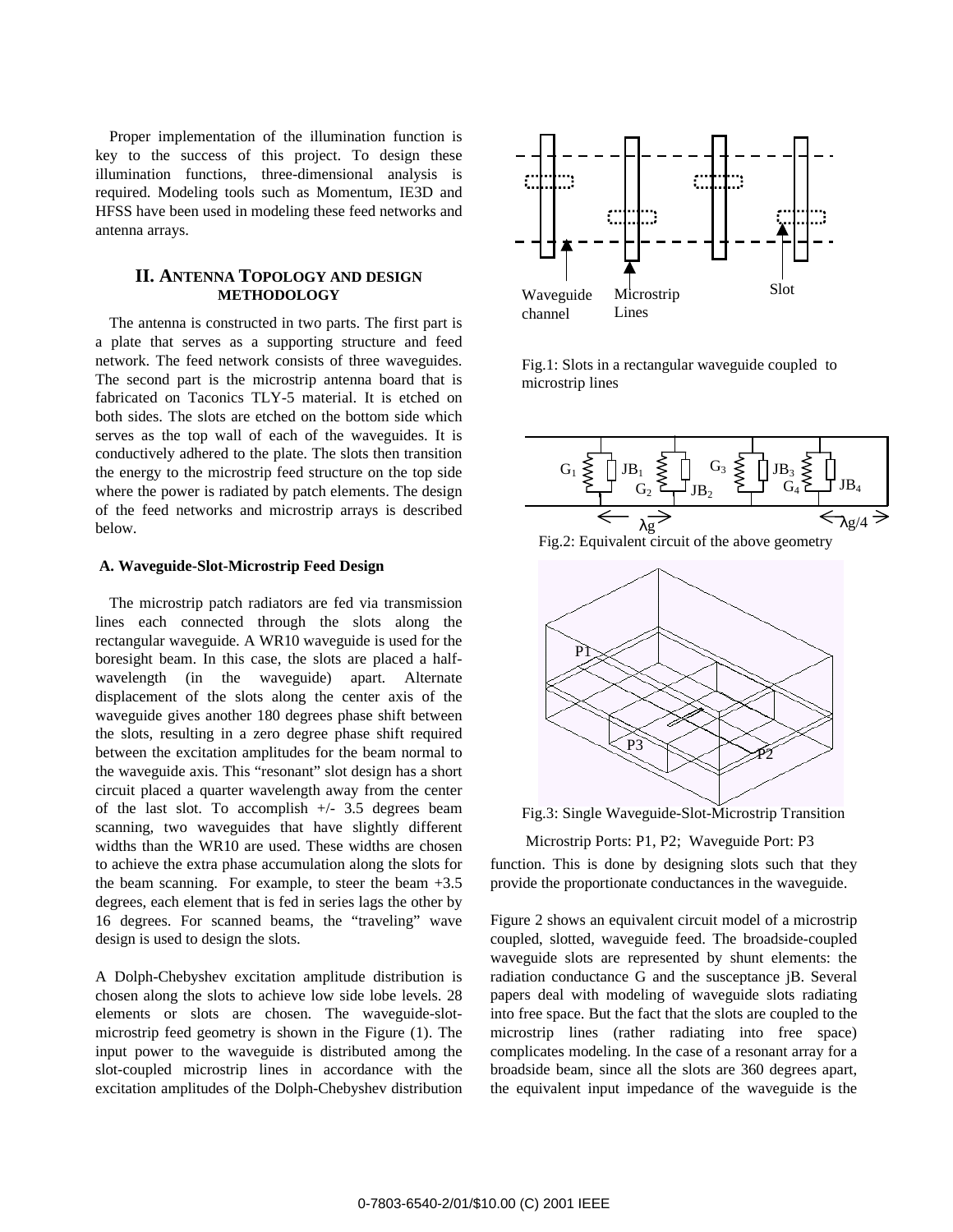

Fig.4: Phases of Signals coupled to the microstrip ports from the WR10 waveguide. Slot width  $= 5$ mils.

sum of all the individual slot admittances. The power coupled to the i<sup>th</sup> slot is  $\frac{1}{2} V_i^2 g_i$ , where  $g_i$  is the normalized slot conductance and  $V_i$  is the equivalent voltage that appears across the  $i<sup>th</sup>$  slot.

The conductance g of a slot is a function of the slot width, the slot offset and width of the coupled microstrip lines [2]. The HFSS geometry used to calculate the slot conductance is shown in the Figure 3. Note that the signal powers coupled to the two microstrip ports through the slot are equal but 180 degrees out of phase (see Figure 4). The variation of coupling (S13 or S23) as a function of the displacement of the slot is plotted in Fig. 5.

Figure 6 shows the typical phase variations (as a function of frequency) of some of the signals coupled to the microstrip ports (through slots). We can see that the phases are almost equal over a frequency bandwidth of almost 1 GHz, and diverge thereafter. This indicates that at least 1 GHz of bandwidth can be obtained from the resonant slot design.

# **B. Microstrip Antenna Design**

A microstrip array pattern fed from waveguide slots is shown in Figure 7. We can see that the microstrip length between the slot and the first microstrip patch is larger on one side of the slot than the other side. This is to account for the 180 degrees phase difference of the slot-coupled ports. As the energy propagates along the microstrip patch axis, some power is coupled off to the patch elements. Similar to the azimuth design (waveguide slot axis), this



Fig. 5: Variation of coupling versus slot displacement



Fig. 6: Phase deviation of the coupled signals at the microstrip ports coupled to the slots

coupling sets the weighting function for the amplitude function, which determines the antenna parameters such as the side lobe levels and 3-dB beam width. The patches are spaced one microstrip-wavelength apart. The design/analysis of the microstrip patch itself is a relatively simple task.